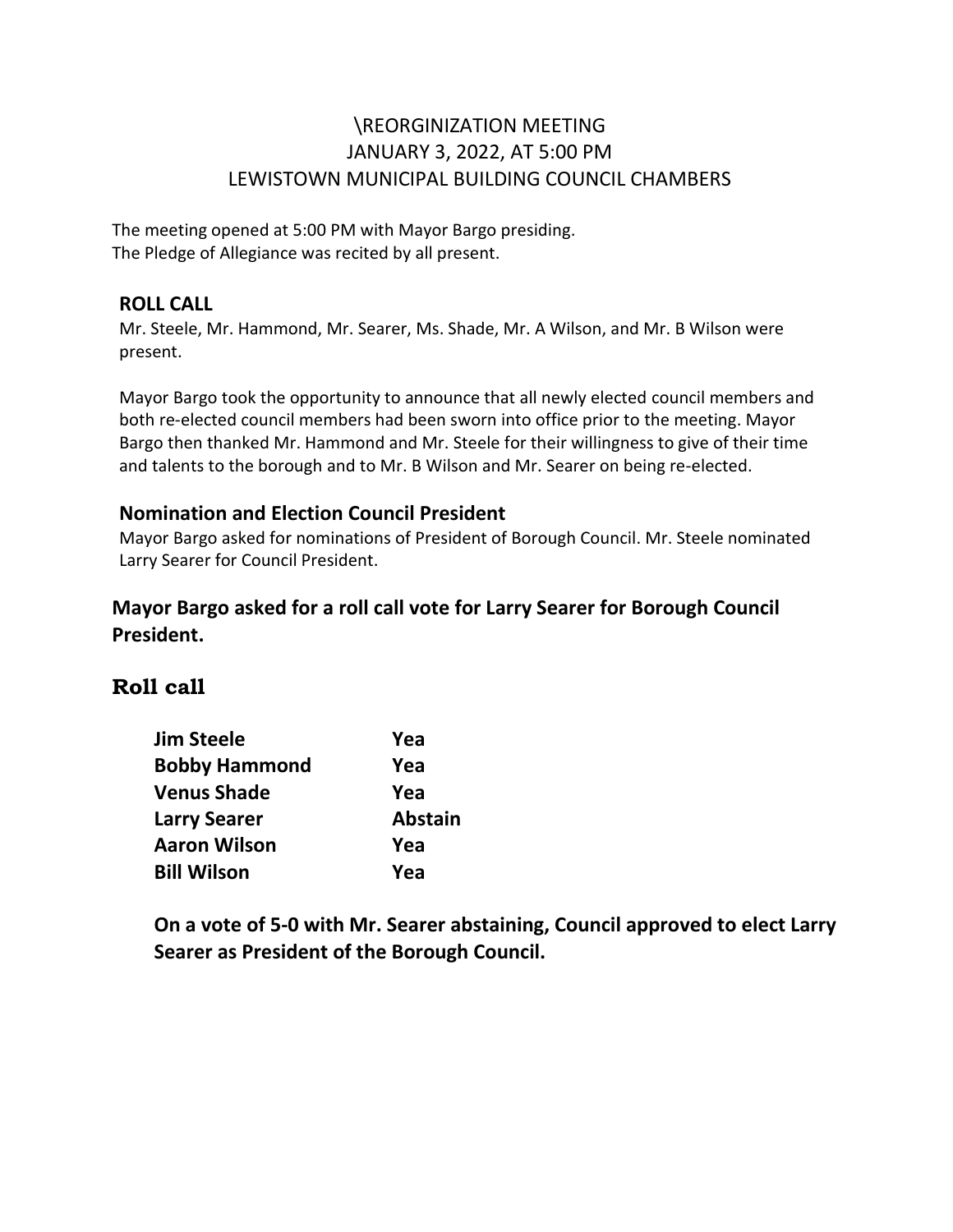#### **Nomination and Election of Council Vice-President**

Mayor Bargo asked for nominations of Vice-President of Borough Council. Ms. Shade nominated Aaron Wilson and Mr. B Wilson nominated Jim Steele.

### **Mayor Bargo asked for a roll call vote for Aaron Wilson for Borough Council Vice-President.**

### **Roll call for Aaron Wilson nomination**

| <b>Jim Steele</b>    | <b>Nay</b>     |
|----------------------|----------------|
| <b>Bobby Hammond</b> | <b>Nay</b>     |
| <b>Venus Shade</b>   | Yea            |
| <b>Larry Searer</b>  | <b>Nay</b>     |
| <b>Aaron Wilson</b>  | <b>Abstain</b> |
| <b>Bill Wilson</b>   | <b>Nay</b>     |

**On a vote of 4-1 with Aaron Wilson abstaining, Borough Council votes against Aaron Wilson for Borough Council Vice-President.**

**Mayor Bargo asked for a roll call vote for Jim Steele for Borough Council Vice-President.**

### **Roll call for Jim Steele nomination**

| Jim Steele           | <b>Abstain</b> |  |
|----------------------|----------------|--|
| <b>Bobby Hammond</b> | Yea            |  |
| <b>Venus Shade</b>   | <b>Nay</b>     |  |
| <b>Larry Searer</b>  | Yea            |  |
| Aaron Wilson         | <b>Nay</b>     |  |
| <b>Bill Wilson</b>   | Yea            |  |

**On a vote of 3-2 with Jim Steele abstaining, Council approved to elect Jim Steele as Vice-President of Borough Council.**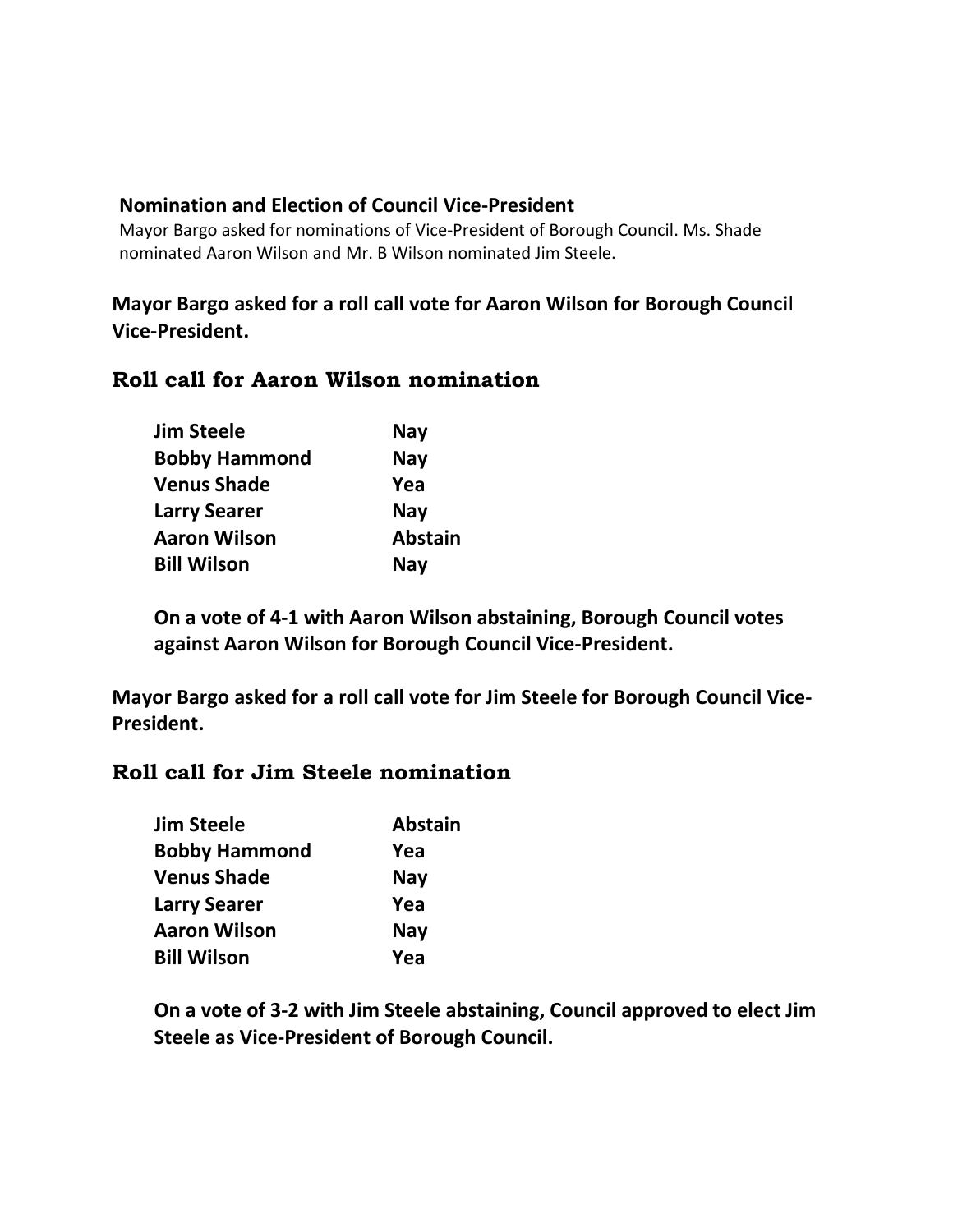Mayor Bargo then handed the meeting over to Borough Council President Larry Searer.

### **Nomination for the 7th Council Member**

Mr. Searer asked for nominations for the  $7<sup>th</sup>$  member of council. Mr. Steele nominated Nelson Rieffannacht, Venus Shade nominated Matt Moore, and Aaron Wilson nominated Cassandra Goss.

**Roll call vote for Nelson Rieffannacht to be seated as the 7th council member.** 

| Jim Steele           | Yea        |
|----------------------|------------|
| <b>Bobby Hammond</b> | Yea        |
| <b>Venus Shade</b>   | <b>Nay</b> |
| <b>Larry Searer</b>  | Yea        |
| Aaron Wilson         | <b>Nay</b> |
| <b>Bill Wilson</b>   | Yea        |

### **On a vote of 4-2, Council approved Nelson Rieffannacht to be the 7th member of Council.**

No vote needed or taken for Matt Moore or Cassandra Goss.

Mayor Bargo proceeded to then take Mr. Rieffannacht out of the council meeting to swear him in as a member of council.

Mr. Searer stated he is not ready to name the members of each committee. Mr. Searer stated he would have that available for the January  $12<sup>th</sup>$  meeting. Mr. Searer then asked if any of the council members wanted to be on any specific committee.

**Mr. Steele stated he wanted to be on the finance committee.** 

**Mr. Hammond stated he would be on the finance committee.** 

**Mr. A Wilson stated he would like to be on the fire committee.** 

**Mr. B Wilson stated he would like to be on the streets committee.**